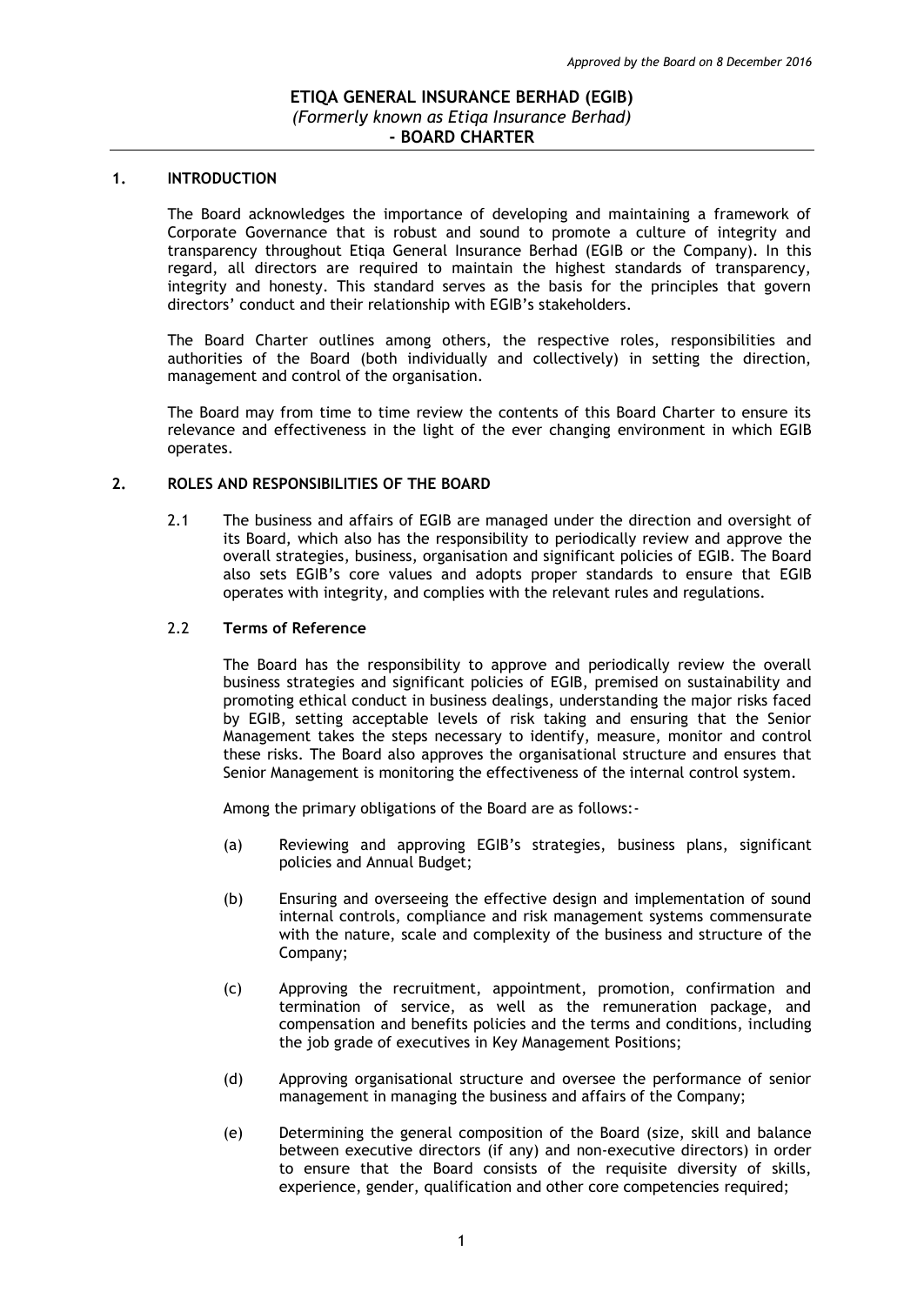- (f) Approving a framework of remuneration for directors, covering fees, allowances, and benefits-in-kind (directors of all boards and committees); (g) Approving policies pertaining to corporate image, brand management,
	- community relations, investor relations and shareholder communications programs;
- (h) Ensuring that EGIB has a beneficial influence on the economic well-being of the communities within which it operates;
- (i) Ensuring succession planning of executives in Key Management Positions;
- (j) Ensuring that the Board is supported by a suitably qualified and competent Company Secretary;
- (k) Ensuring that the Board members have access to appropriate education and training programmes to keep abreast of the latest developments in the industry, and as may be prescribed by the regulatory authorities from time to time; and
- (l) Approving financial statements (and ensuring reliability of the same) as well as the interim dividend and recommend final dividend to shareholders.

### **3. BOARD COMPOSITION**

The composition of the Board reflects a good measure of objectivity and impartiality in order to ensure the interest of the shareholders are protected.

Other salient factors which have been taken into account in determining the Board's composition are as follows:-

#### 3.1 **Board Size**

Pursuant to the Shareholders Agreement between Maybank and Ageas, the number of directors on the Board of EGIB will consist of up to eight (8) directors, of which up to five (5) will be appointed by Maybank and two (2) will be appointed by Ageas and one (1) may be appointed to represent the interest of minority shareholders. In the event there is no minority shareholder the number of directors in EGIB would be reduced to seven (7).

Any variation to the directorship above shall be mutually agreed provided that the number of Directors of the Company shall not be less nor more than what prescribed by Bank Negara Malaysia.

#### 3.2 **Independent Director**

At least half of the membership of the Board shall be Independent Directors.

#### 3.3 **Executive Director**

The Company shall not have more than one Executive director on the Board.

### 3.4 **The Chairman**

The Chairman shall be from the directors appointed by Maybank.

### 3.5 **Vice Chairman**

The Vice-Chairman of the Board shall be from the directors appointed by Ageas Insurance International N.V.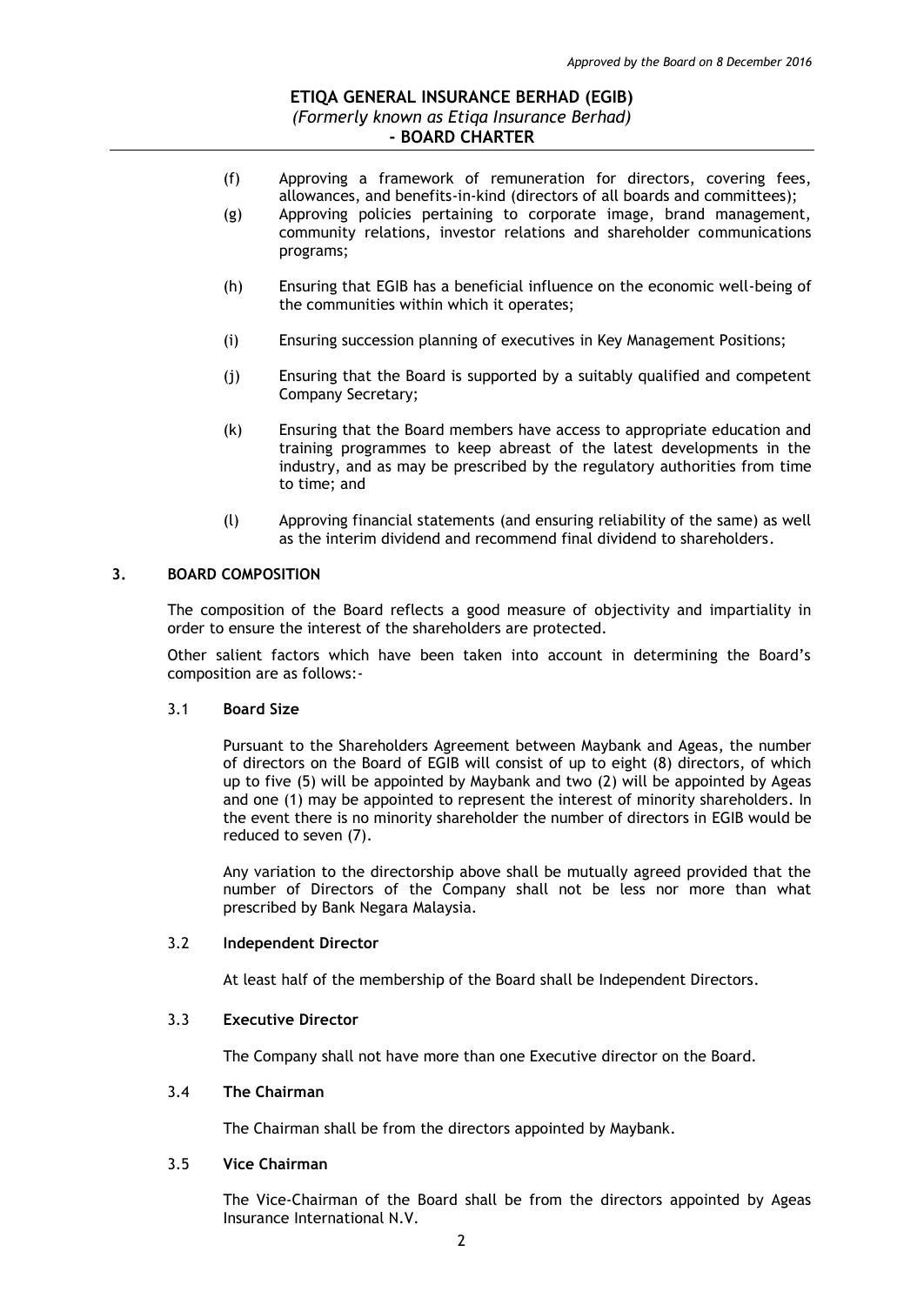### **4. SEPARATION OF ROLES AND RESPONSIBILITIES BETWEEN THE CHAIRMAN AND CEO**

The roles and responsibilities of the Chairman and the Chief Executive Officer (CEO) are separated with a clear division of responsibilities, defined, documented and approved by the Board, in line with best practices so as to ensure appropriate supervision of the Management. This distinction allows for a better understanding and distribution of responsibilities and accountabilities.

The respective roles of the Chairman and the CEO are set out below:-

#### 4.1 **The Role of the Chairman**

The Chairman leads the Board and is also responsible for the effective performance of the Board. Working together with the Board, the Chairman ensures amongst others that:-

- (a) The setting of EGIB's policy framework within which the senior management is to work, and ensure that the Board supports the strategy formulated by EGIB and monitors its implemention.
- (b) The proceedings of the Board are conducted orderly, where healthy debate on issues being deliberated is encouraged to reflect an appropriate level of scepticism and independence;
- (c) The succession planning programme for the Board and senior management are at the appropriate level of effectiveness; and
- (d) The Board's decisions are reached by consensus (and failing this, reflect the will of the majority), and any concern or dissenting view expressed by any director on any matter deliberated at meetings of the Board, or any of its Committees, as well as the meetings' decisions, will accordingly be addressed and duly recorded in the relevant minutes of the meeting.

The Chairman also cultivates a healthy working relationship with the CEO and provides the necessary support and advice as appropriate.

### 4.2 **The Role of the CEO**

The CEO is delegated certain responsibilities by the Board and is primarily accountable for overseeing the day-to-day operations to ensure the smooth and effective running of the Group. His primary responsibilities include the following:-

- (a) Implementing the business and risk strategies, remuneration and other policies in accordance with the direction given by the Board;
- (b) Establishing a management structure that promotes accountability and transparency throughout the Company's operations, and preserves the effectiveness and independence of control functions;
- (c) Promoting, together with the Board, a sound corporate culture within the Company which reinforces ethical, prudent and professional behaviour;
- (d) Addressing actual or suspected breaches of regulatory requirements or internal policies in a timely and appropriate manner; and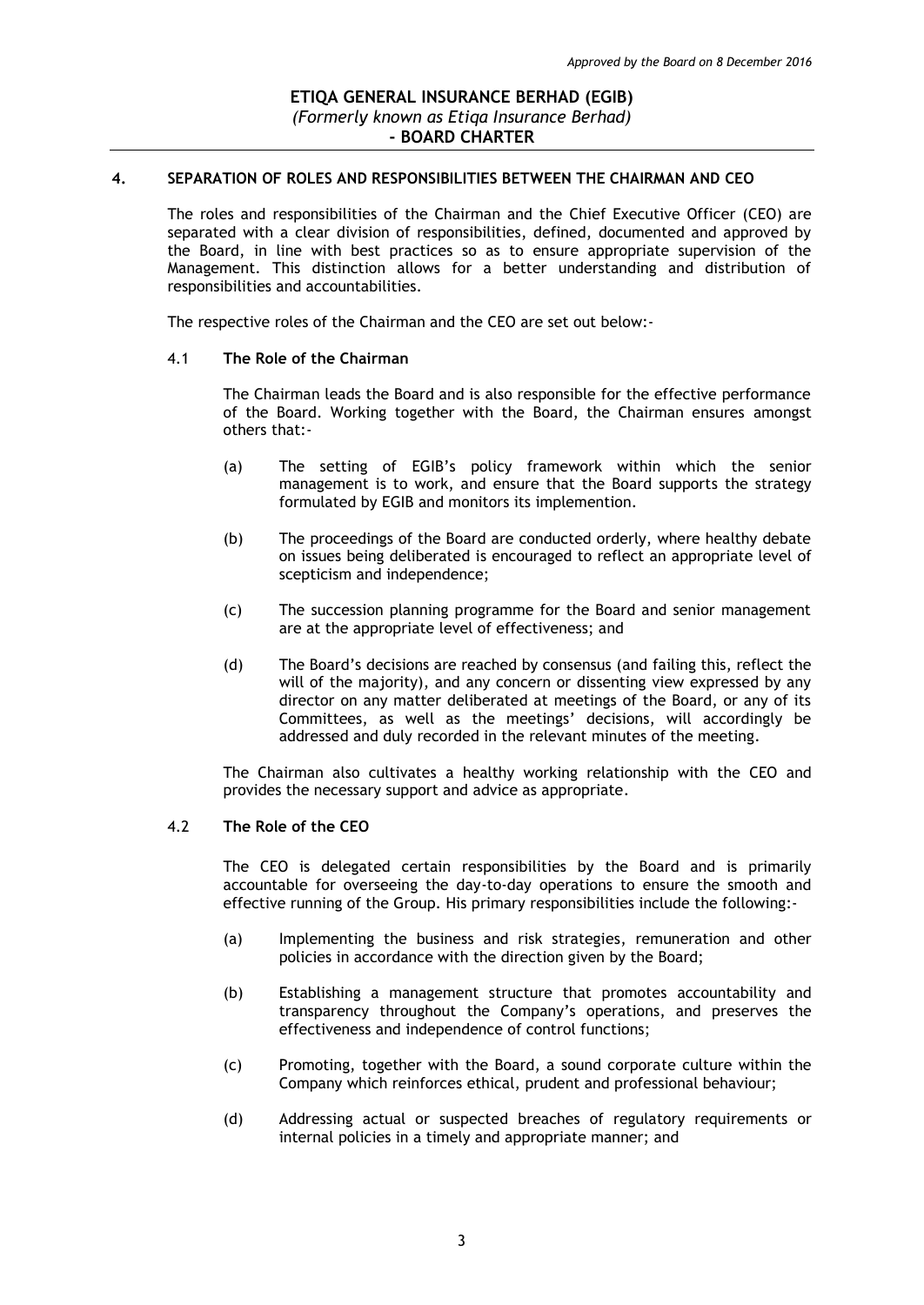- (e) Regularly updating the Board with material information the Board needs to carry out its oversight responsibilities, particularly on matters relating to:-
	- (i) the performance, financial condition and operating environment of the Board;
	- (ii) internal control failures, including breaches of risk limits; and
	- (iii) legal and regulatory obligations, including supervisory concerns and the remedial actions taken to address them.

The CEO, by virtue of his position also functions as the intermediary between the Board and the Management.

#### **5. BOARD APPOINTMENTS**

A formal and transparent procedure is in place for the appointment of new directors to the Board, the primary responsibility of which has been delegated to the Maybank Group's Nomination and Remuneration Committee (NRC). In the course of its duties, the NRC is guided by the Maybank Group's Policy on the Nomination Process for the Appointment of Chairman, Director and CEO of Licensed Institutions in the Group (Policy on Nomination Process) which sets out a clear and transparent nomination process of the same, involving the following five stages:-



### **6. LIMITS ON EXTERNAL COMMITMENTS**

#### 6.1 **Limitation for Directors**

Directors are not allowed to sit on the boards of more than five (5) listed companies and must hold less than fifteen (15) directorships in non-public listed companies, to ensure that their commitment, resources and time are more focused, enabling them to discharge their duties effectively.

#### 6.2 **Consultation Prior to External Appointments**

The Board values the experience and perspective that the Non-Executive directors gain from service on the boards of other companies, organisations or associations. However, prior to the acceptance of any relevant external appointments such as directorship of listed companies, organisations or other associations, Non-Executive directors should first consult with the Chairman on such proposed appointment. In any event, such commitments should not:-

- (a) cause a conflict of interest for the director;
- (b) affect the director's independence;
- (c) have potential reputational consequence to the Company; and/or
- (d) place demands on the director's time that could hinder their ability to attend board meetings and discharge their responsibilities to the Company.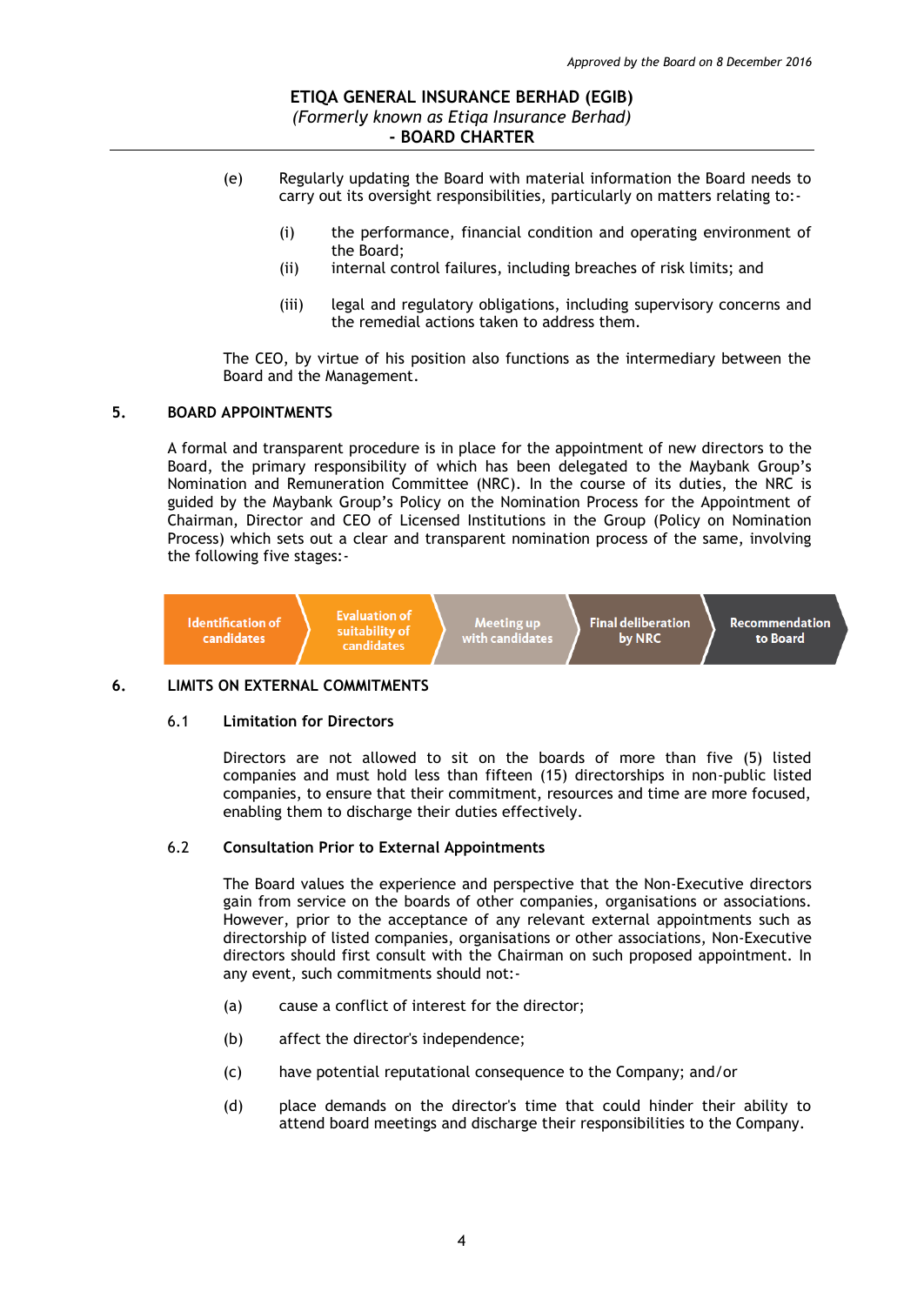#### 6.3 **Limitation for CEO**

The CEOs must devote the whole of his professional time to the service of the Company unless BNM approves in writing. BNM may allow the CEO to assume a position of responsibility outside the Company, if BNM is satisfied that the proposed position would not:-

- (a) create substantial conflicts of interest or demands on the CEOs' professional time; and
- (b) result in the CEOs' holding directorships in more than five (5) entities other than the Company.

#### **7. POLICY ON TENURE OF DIRECTORSHIP**

- 7.1 The appointment of members on the Board, as well as their tenure as a director, are subject to the approval of BNM (the "Approved Tenure"). Subject to the Board's annual evaluation of a member whose Approved Tenure is about to expire, and upon due consideration of the Maybank Group's own policy on the tenure of directorship as described below, the Company may apply to BNM for an extension of the said Approved Tenure, so that such director may continue to remain as a member of the Board.
- 7.2 Generally, the Maybank Group's Policy on Tenure of Directorship limits the tenure of all Non-Executive directors in the following manner:-
	- (a) upon completion of a twelve (12) year period; and/or
	- (b) upon reaching the age of seventy (70) years;

whichever is the earlier.

- 7.3 Notwithstanding the limitation as mentioned above:-
	- (a) In the case of para. 7.2(a), the Board shall continue to have the discretion to request the affected director to nevertheless remain serving the Board in appropriate cases; and
	- (b) In the case of para. 7.2(b), the Board may recommend for the shareholders to approve (with strong justifications provided), that the affected director (notwithstanding his age) remain on the Board until the next Annual General Meeting of the Company.
- 7.4 With regard to Independent directors in particular, the limitation on tenure of directorships is upon completion of a cumulative period of nine (9) years.
- 7.5 In the case of para. 7.4, the Board has the following options:-
	- (a) To re-designate the affected director as a Non-Independent Non-Executive director from the ninth  $(9<sup>th</sup>)$  year onwards; or
	- (b) To recommend for the shareholders to approve (with strong justifications provided), that the affected director continues being designated as an Independent director and as such, remain on the Board.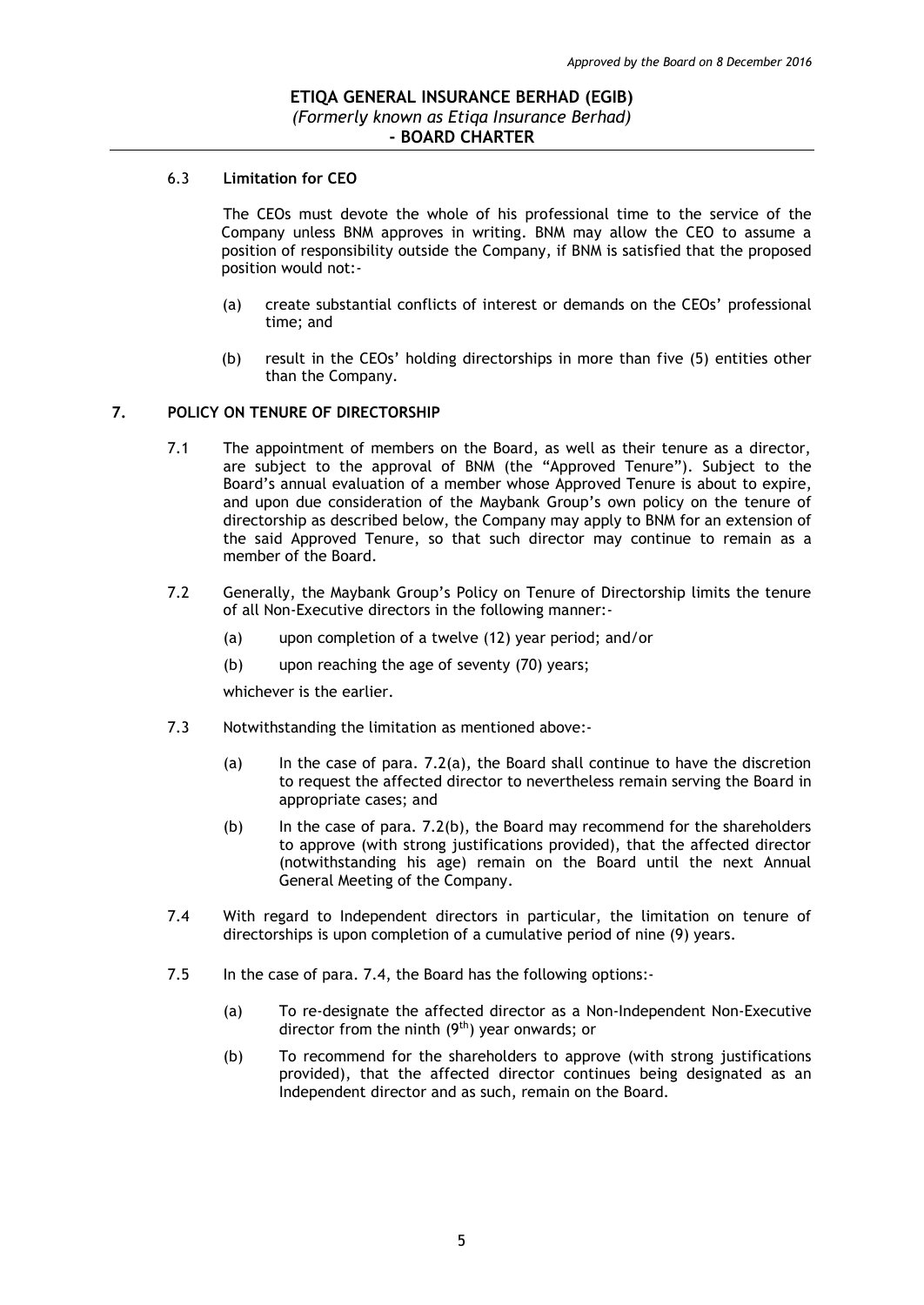### **8. SUCCESSION PLAN**

Appointments to the Board are not considered in isolation but as a component of the Board's succession plan. In this context, the limitations on age and tenure of directorship as described in para. 7 above provides the Board with the opportunity to consider and reassess its succession plan periodically, not only to ensure continuity in meeting its long term goals and objectives but also to affirm that the knowledge, experience and skill sets of its members would be well suited to meet the demands of the ever changing landscape of the financial industry.

In furtherance thereof, the curriculum vitae of prospective candidates would from time to time, be discreetly obtained from various internal and external sources (including institutions which maintain salient details on directors with financial industry background) for further review by the NRC and the Board, to ensure that the Board has a steady pool of talent to choose from whenever there is a need to appoint additional members on the Board or otherwise, to replace a member who intends to retire or resign from the Board.

#### **9. BOARD PROCESSES**

### 9.1 **Frequency of Meetings**

The Board meets at least once in every two months. However, additional meetings may be convened as and when urgent issues and important decisions are required to be taken between the scheduled meetings.

Directors must attend at least 75% of Board meetings held in the financial year.

### 9.2 **Quality of Meeting Materials**

Board Meetings for the ensuing financial year are scheduled in advance before the end of the financial year, so as to allow members of the Board to plan ahead and fit the coming years' Board and Board Committees meetings into their respective schedules.

The Chairman, with the assistance of the Company Secretary, takes responsibility for ensuring that the members of the Board receive accurate, timely and clear information in respect of the EGIB's financial and operational performance to enable the Board to make sound decision and provide the necessary advice.

Prior to each Board meeting, an agenda together with comprehensive reports for each agenda item to be discussed will be forwarded to each director at least three (3) clear days before the scheduled meeting to enable the directors to obtain further clarification or explanation, where necessary, in order to be adequately apprised before the meeting.

In response to technological advancement in the digital space, the Board has taken the initiative to implement paperless board meeting where board papers are uploaded onto a secured platform, and is accessible via tablet devices.

### 9.3 **Board Satisfaction Index**

Performed every year, the Board Satisfaction Index is a mechanism used to ensure continuing adequate support is provided by the Company Secretary to the Board, to assist directors in discharging their duties effectively. The areas of assessment cover transactional and operational efficiency, which includes the quality of the minutes of the Board and Board Committees, of papers and meeting arrangements, and of training and knowledge management, as well as advisory services on matters concerning directors' duties, such as disclosure of interests.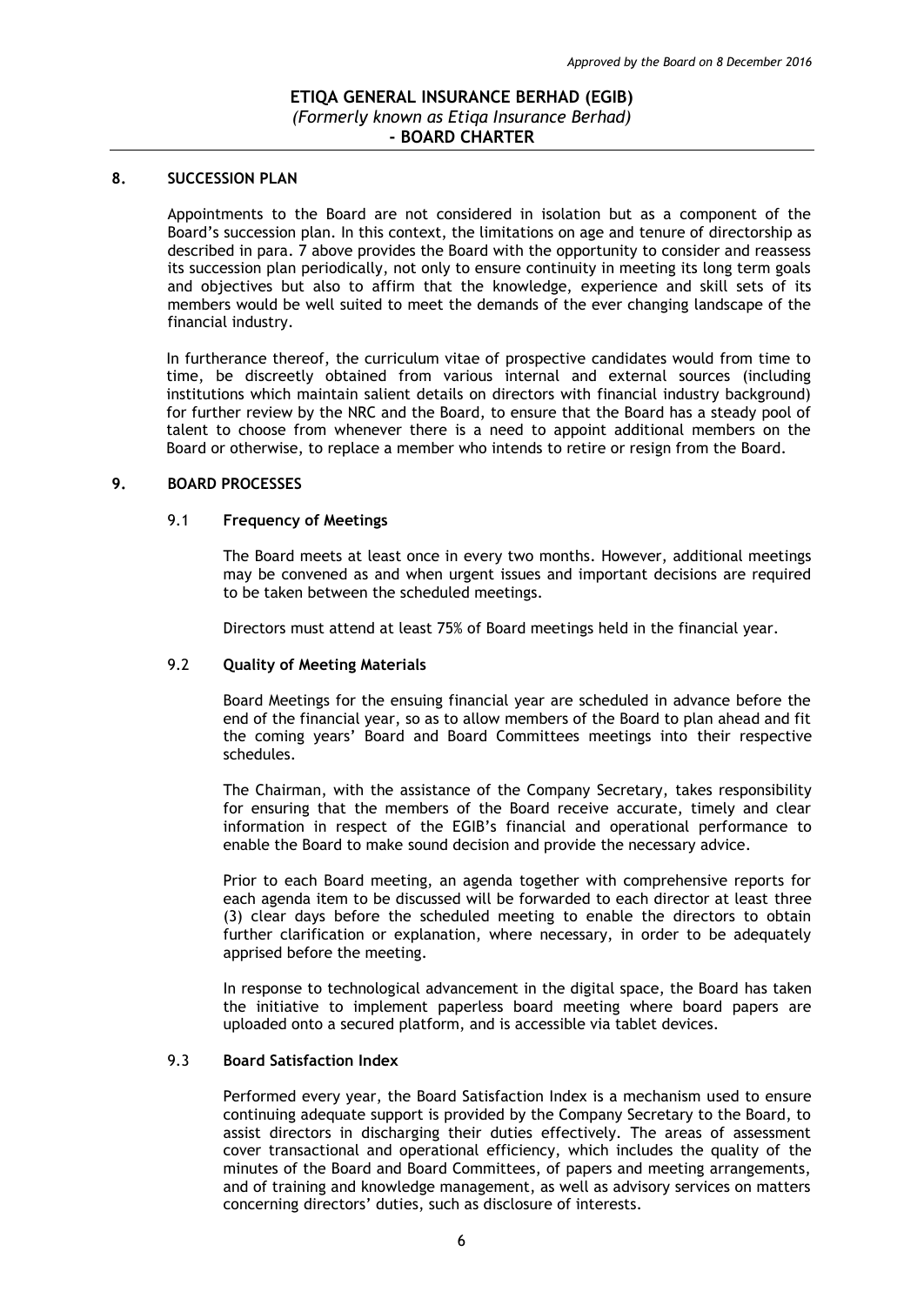#### 9.4 **Minutes of Meetings**

The directors (through the Company Secretary) shall cause minutes to be duly entered in the books provided for the purpose of all resolutions and proceedings of all meetings of the Board. The minutes of meetings shall accurately record decisions taken and the views of individual Board Members, where appropriate. Such minutes shall be signed by the Chairman of the meeting at which the proceedings were held.

#### 9.5 **Quorum and Voting**

At least half of the Board members to be present. Questions arising at any meeting of the Directors shall be decided by a majority of votes.

#### 9.6 **Board Time Without Management**

In line with best practices of other companies, at the end of each Board meeting, a Board session without the Management is held. The purpose is to enable the Chairman to engage with the Non-Executive directors on issues that they would prefer to raise without the presence of CEO as well as a round-up session on the just concluded Board meeting.

Further to the session, the Chairman may follow up with the CEO on issues raised by the Board, such as:-

- (a) matters that require the CEO follow-up e.g. business, and relationship or people issues;
- (b) matters concerning procedural points which requires improvements that the Company Secretary needs to work on; and/or
- (c) how the Chairman can better conduct future meetings.

# 9.7 **Board Annual Outline Agenda**

The Board Annual Outline Agenda highlights to the Board, the relevant Board Committees as well as the Management, the subject matters to be discussed for the year in order to facilitate better planning and for greater time effectiveness. The subject matters included in the Board Annual Outline cover the following broad topics:-

- (a) Strategy
- (b) Governance
- (c) Risk Management
- (d) Administrative

The Annual Board Outline will be reviewed at every Board meeting and updated, where appropriate.